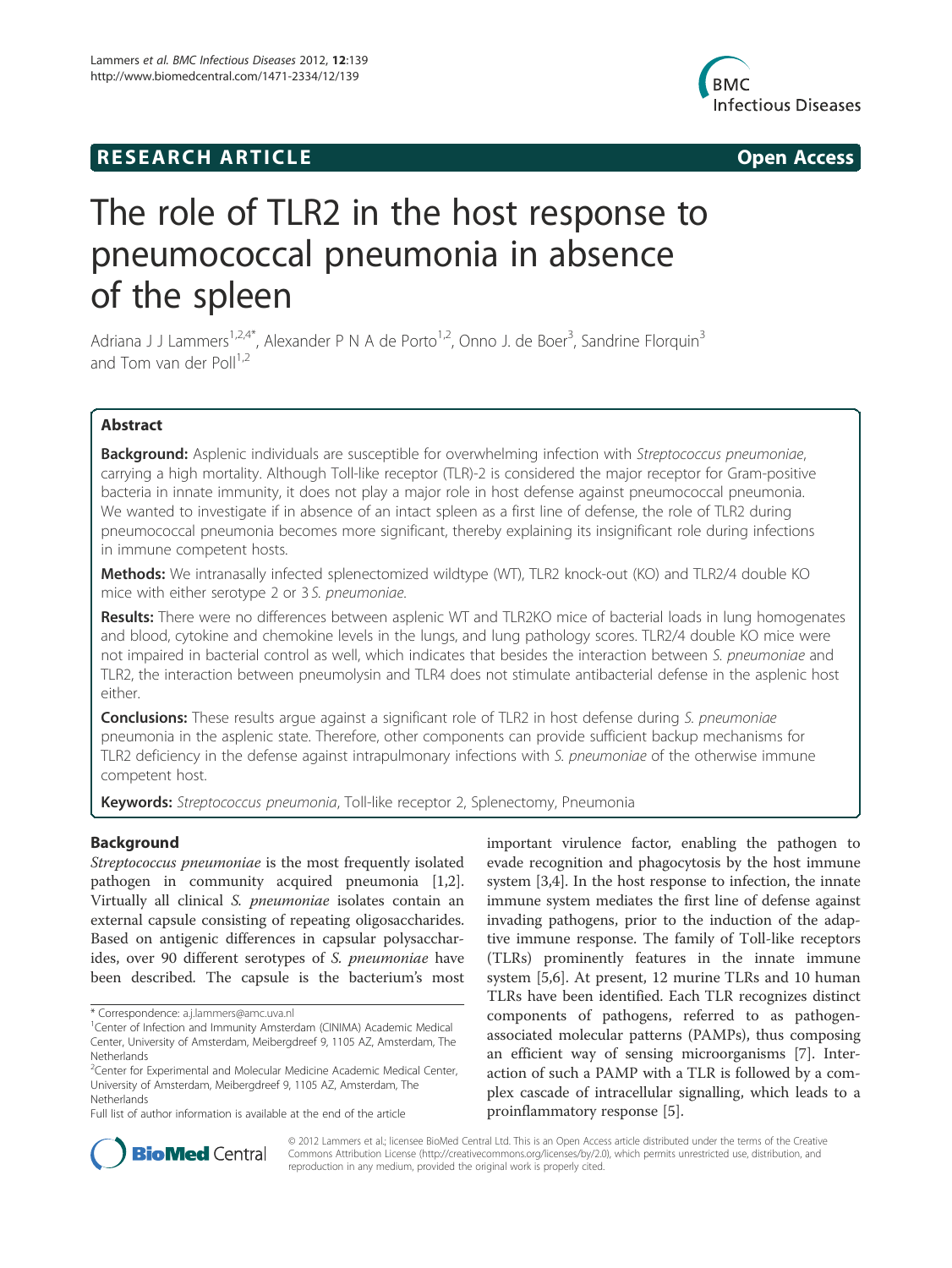TLR2 has been designated the major receptor for Gram-positive bacteria since it signals the presence of lipoteichoic acid (LTA), peptidoglycan and lipopeptides, which are all components of the Gram-positive cell wall [5,6]. In accordance, viable and heat killed S. pneumoniae are primarily recognized by TLR2 [8,9] and TLR2 knockout (KO) mice did not develop airway inflammation upon intrapulmonary delivery of pneumococcal LTA *in vivo* [10]. Nonetheless, our laboratory and others have demonstrated that TLR2 does not play a major role in host defense against pneumococcal pneumonia [8,11, 12]. Indeed, although TLR2KO mice displayed modestly reduced lung inflammation upon intranasal infection with S. pneumoniae, bacterial loads and mortality did not differ between TLR2KO and wild-type (WT) mice after intranasal inoculation with a wide range of infectious doses [8,11,12]. Furthermore, TLR2 did not contribute to an effective antibacterial defense during post-influenza pneumococcal pneumonia [13], which normally is associated with a much stronger inflammatory response in the lungs than primary pneumonia [14]. Together, these results suggest that other – TLR2 independent - components of host defense are sufficient to maintain an adequate immune response during respiratory tract infection caused by S. pneumoniae.

The spleen has an important role in innate as well as adaptive immunity. Especially the splenic marginal zone (MZ) is of great importance in innate immunity, since it contains MZ-macrophages and specific IgM-memory B cells that are capable of mounting a direct immune response against encapsulated bacteria such as S. pneumoniae, independently of the adaptive immune system [15,16]. Asplenia in humans is associated with an increased risk for lethal infections especially with S. pneumoniae [17-19], and multiple experimental studies have demonstrated that asplenic animals display a markedly impaired host defense response after infection with pneumococci as well [15,20-22].

Earlier investigations examined the role of TLRs in the interaction between splenocytes and S. pneumoniae. Incubation of WT splenocytes with intact S. pneumoniae rapidly induced TLR-dependent production of proinflammatory cytokines in the spleen [23]: deficiency of Myeloid differentiation primary response gene-88 (MyD88) adaptor protein, which signals all TLRs except TLR3, resulted in a complete loss of splenic cytokine and chemokine mRNA induction upon exposure to heat-killed S. *pneumoniae in vitro*. Notably, although other single TLRKO mice did not show reduced cytokine production, TLR2KO mice did have a loss of TNFα and IL-1β secretion by macrophages and dendritic cells of the spleen [23]. After intraperitoneal injection of heat-killed pneumococci in vivo, however, TLR2KO mice displayed unaltered proinflammatory cytokine gene

expression in their spleens, whereas MyD88KO mice had virtually completely lost their ability to mount a splenic cytokine response [24]. In contrast to its apparent insignificant role in the innate immune response in the spleen, TLR2 was shown to be important for the induction of a type 1 humoral immune response, as reflected by strongly diminished IgG3, IgG2a and IgG2b production in TLR2KO mice after intraperitoneal S. pneumoniae administration [24]. These findings suggest that the TLR2 mediated immune response during pneumococcal infection might partially be dependent on the spleen as an effector organ.

We here argued that in absence of an intact spleen as a first line of defense, the role of TLR2 during pneumococcal pneumonia becomes more important, thereby explaining the insignificant role for this pattern recognition receptor during respiratory tract infection by S. pneumoniae in the otherwise immune competent host. Therefore, to further elicit the role of TLR2, in the present study we compared the host response in splenectomized TLR2KO and WT mice after infection with encapsulated (serotype 2 and 3) S. *pneumoniae* via the airways.

## **Methods**

## Animals

Specific pathogen-free, 8–10 week old, C57BL/6 WT mice were purchased from Charles River (Maastricht, The Netherlands). TLR2KO mice (kindly provided by Shizuo Akira, Exploratory Research for Advanced Technology, Japan Science and Technology Agency, Suita, Osaka, Japan) were generated as described previously [25] and backcrossed to C57BL/6 background 6 times. TLR2/4 double KO mice were generated by crossing TLR2 [25] and TLR4KO mice [26], both backcrossed 6 times to a C57BL/6 background. All mice were bred in the animal facility of the Academic Medical Center in Amsterdam. In all experiments, male, age matched mice were used. All experiments were approved by the Animal Care and Use Committee of the University of Amsterdam (Amsterdam, Netherlands).

### Splenectomy

Mice were given buprenorphine (Temgesic<sup>®</sup>, Schering-Plough, Amstelveen, Netherlands) 0.075 mg/kg subcutaneously 15 minutes preoperatively, and anesthetized via inhalation of a mixture of  $O_2$  (1–2 l/min) and isoflurane 2.0-2.5% (Abbott, Kent, UK). A 1 cm incision was made in the left flank and peritoneum and the spleen was mobilized. In sham operated (Sham) mice the spleen was replaced. Splenectomy was performed after separately ligating the efferent and afferent vessels with Sofsilk 4–0 (Tyco Healthcare Group, Connecticut). 1 ml sterile saline was administered for fluid resuscitation in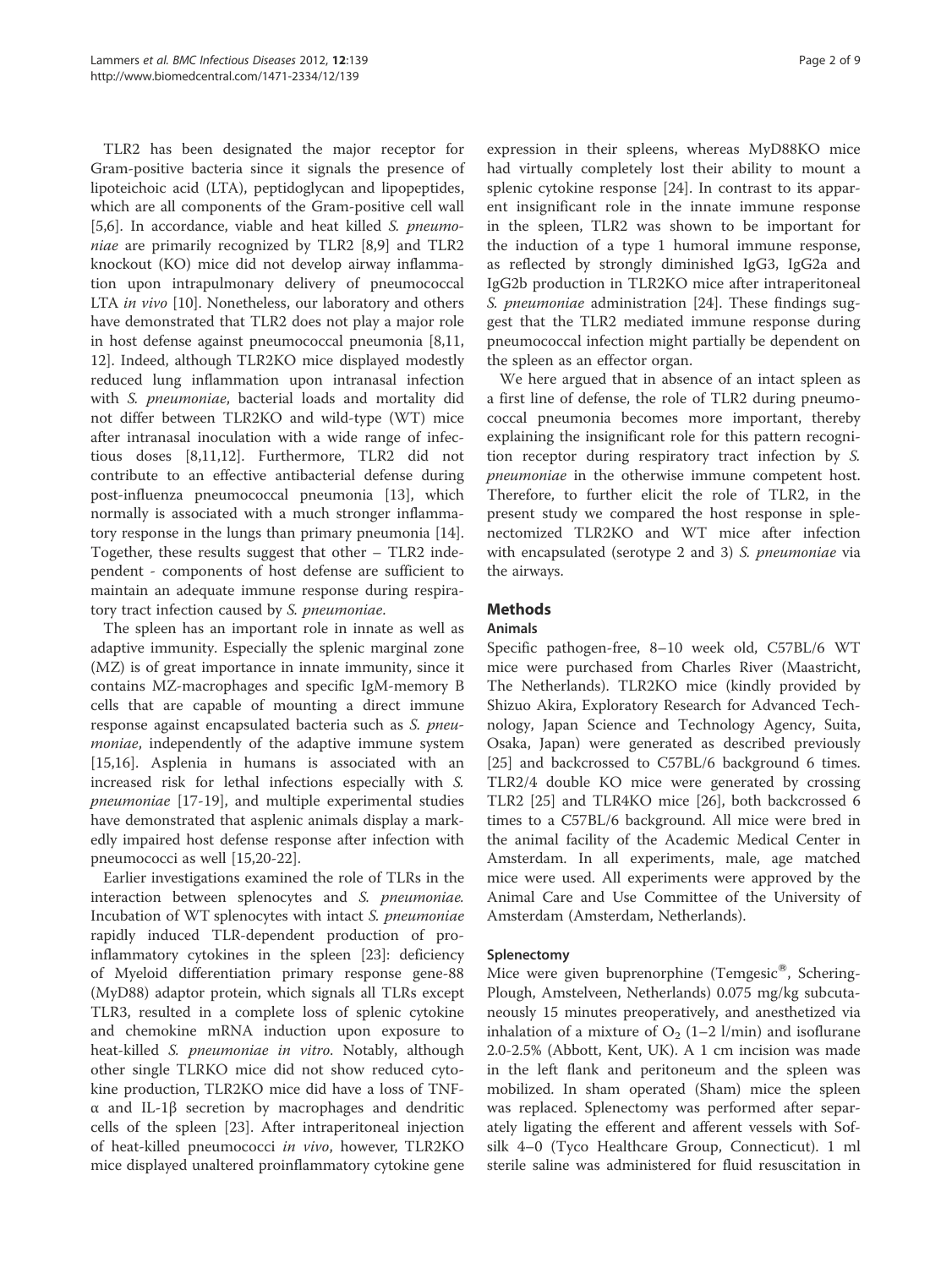the abdominal cavity, and peritoneum and skin were closed with Vicryl 4–0 (Ethicon, Johnson&Johnson, Belgium). After 8 hours 0.05 mg/kg buprenorphine was administered. Mice were given a period of 2 weeks to recover after surgery before infection with S. pneumoniae.

#### Bacteria

The S. pneumoniae strains used in this study were WT isolates D39 (serotype 2) and ATCC 6303 (American Type Culture Collection, Rockville, MD; serotype 3).

#### Experimental design

Both S. pneumoniae strains were grown for 3–6 hours to mid-logarithmic phase at 37°C using Todd-Hewitt broth (Difco, Detroit, MI), supplemented with yeast extract (0.5%). Bacteria were harvested by centrifugion at 4000 rpm, and washed twice in sterile isotonic saline. For induction of pneumonia, bacteria were administered intranasally (total volume 50 μl) under light anaesthesia by inhalation of isoflurane (Abbott, Kent, UK) as described previously [27,28]. Infectious doses were as described in the Results section and table/figure legends. For determining bacterial loads, mice were sacrificed under isoflurane anaesthesia (2%/2 L) and samples were collected and processed as described [27,28]. Briefly, lungs and liver were homogenized at 4°C in 5 volumes of sterile isotonic saline with a tissue homogenizer (Biospect Products, Bartlesville, OK). Homogenates and blood were serially diluted 10-fold in sterile isotonic saline, and 50 μl volumes were plated onto sheep-agar plates and incubated over night at 37°C when colony forming units (CFU) were counted. Lung and liver homogenates were prepared for cytokine measurements in lysis buffer containing 300 mM NaCl, 30 mM Tris, 2 mM  $MgCl<sub>2</sub>.6H<sub>2</sub>O$ , 2 mM CaCl<sub>2</sub>.2H<sub>2</sub>O and 1% Triton X-100 (pH 7.4) with 0.5 ml protease-inhibitor (Roche Complete, 1 tablet protease inhibitor in 5 ml demi-water), incubated for 20 min. at 4°C, centrifuged at 3600 rpm for 10 min. and supernatants were stored at −20°C until assays were performed.

#### Assays

Lung cytokines and chemokines (TNF-α, keratinocyte chemoattractant (KC/CXCL1), interleukin (IL)-1β and macrophage inflammatory protein 2 (MIP-2/CXCL2) were measured using specific ELISAs (R&D Systems, Minneapolis, MN) according to the manufacturers' instructions.

#### Histology

Lungs for histology were fixed in 4% formalin and embedded in paraffin. Five μm sections were stained with hematoxylin and eosin (HE). All slides were analyzed by a pathologist blinded for groups. To score lung inflammation and damage, the entire lung surface was

analyzed with respect to the following parameters: bronchitis, edema, interstitial inflammation, intra-alveolar inflammation, pleuritis and endothelialitis. Each parameter was graded on a scale of 0 to 4, with 0 being 'absent' and 4 being 'severe'. Total 'lung inflammation score' (TLIS) was expressed as the sum of the scores for each parameter, the maximum being 24. Granulocyte staining was done using FITC-labeled rat anti-mouse Ly-6 mAb (Pharmingen, San Diego, CA) as described earlier [8]. The entire lung surface was analyzed for Ly-6 G intensity by Image J (U.S. National Institutes of Health, Bethesda, MD, http://rsb.info.nih.gov/ij).

#### Statistical analysis

Statistics were performed with GraphPad Prism version 4.00 for Windows, GraphPad Software, San Diego CA. Data are given as scatterplots or as means ± SEM.

Differences between groups were analyzed using Mann–Whitney U test. For survival analyses, Kaplan-Meier analysis, followed by a log rank test, was performed at different time points for the proportion of survivors. A value of  $p < 0.05$  was considered statistically significant.

#### Results

## TLR2 does not contribute to host defense during pneumonia caused by serotype 2 S. pneumoniae in splenectomized mice

In otherwise immune competent mice, TLR2 deficiency does not influence mortality or bacterial growth during pneumococcal pneumonia [8,11,12]. We here investigated the impact of TLR2 on the outcome of pneumonia in splenectomized mice. For this purpose we infected WT and TLR2KO mice two weeks after splenectomy with S. pneumoniae D39 intranasally, at a dose known to be nonlethal to normal WT mice  $(5 \times 10^5 \text{ CFU})$  [12] and followed them for 1 week (Figure 1A). Although initially TLR2KO mice had a minor survival advantage, mortality did not significantly differ between WT and TLR2KO mice. We next determined bacterial loads in whole lung homogenates and blood at 6 and 24 hours after infection, i.e. at time points before the first mice started to die (Figure 1B). At both 6 and 24 hours, bacterial loads were identical in the lungs of WT and TLR2KO mice. In addition, the extent of dissemination of the infection did not differ between the two mouse strains: blood cultures were positive in 2 of 6 WT mice and 1 of 6 KO mice at 6 hours, at 24 hours after infection 4 of 7 WT mice and 5 of 6 TLR2KO mice had positive blood cultures (data not shown). These data demonstrate that even in the absence of a functional spleen TLR2 does not contribute to a protective immune response during pneumonia caused by a serotype 2 pneumococcus.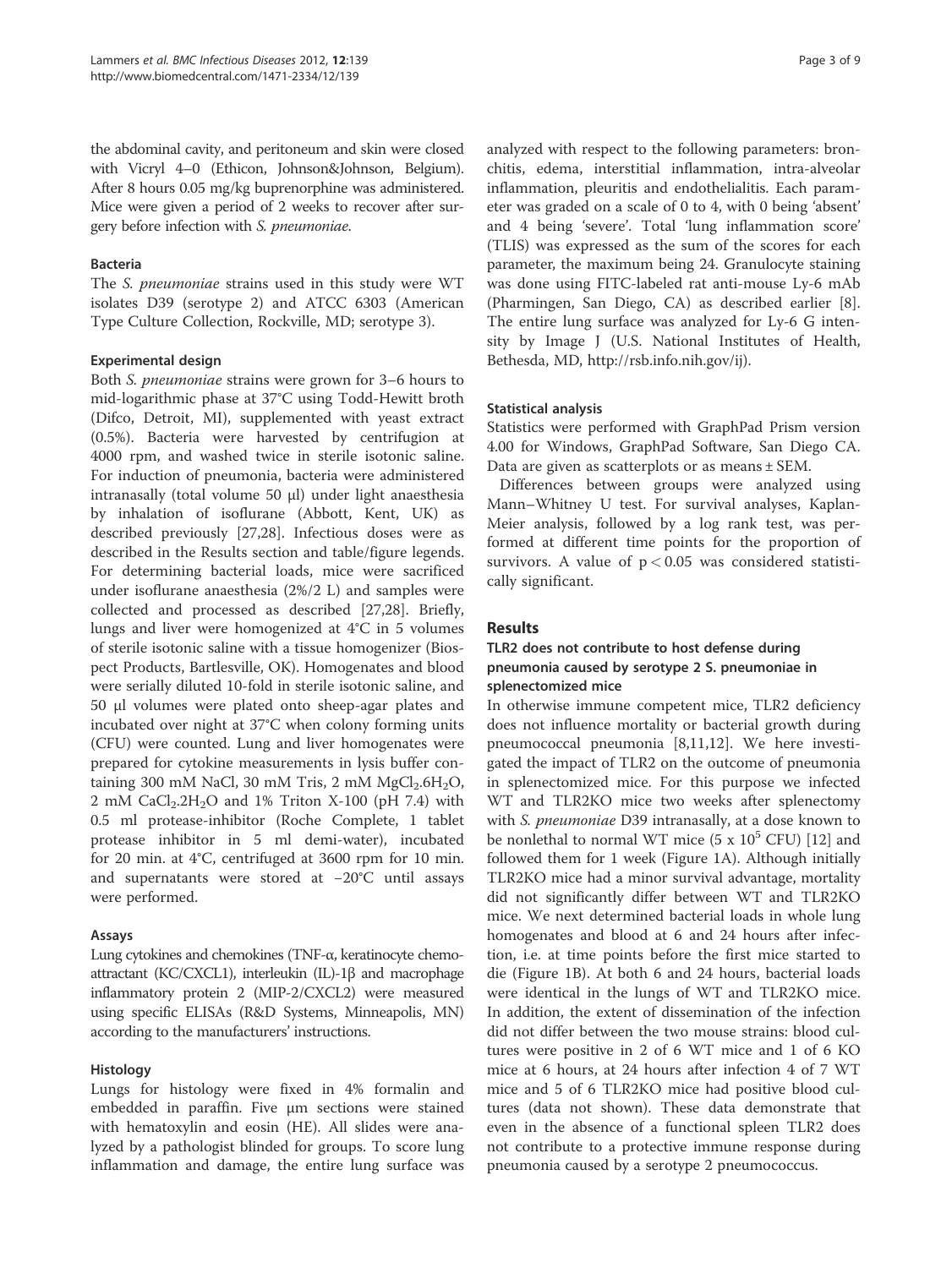

## TLR2 does not contribute to the inflammatory response during pneumonia caused by serotype 2 S. pneumoniae in splenectomized mice

Cytokines and chemokines are important in the antibacterial defense against S. pneumoniae pneumonia [2]. After splenectomy, an imbalance in cytokines has been proposed as possible mechanism for enhanced susceptibility to pneumococcal infections [29]. To investigate the role of TLR2 in the pulmonary inflammatory response in the asplenic host, we determined the concentrations of TNF-α, IL-1β, MIP-2 and KC in whole lung homogenates obtained at 6 and 24 hours after inoculation (Table 1). Except for MIP-2 at 6 hours after infection, there were no significant differences in the pulmonary levels of these mediators between TLR2KO and WT mice. To obtain further insight into a possible role of TLR2 in lung inflammation during pneumococcal pneumonia in splenectomized animals, we prepared lung tissue slides from TLR2KO and WT mice 6 and 24 hours after infection and determined semi-quantitative scores of specific histological alterations characteristic for bacterial pneumonia. These analyses showed a minor trend towards lower levels of lung pathology in TLR2KO mice at both time points, albeit non-significant. The

Table 1 Lung cytokine and chemokine levels in splenectomized WT and TLR2KO mice, 6 and 24 h after infection with serotype 2 S. pneumoniae

|             | 6 h            |                | 24 h           |                |
|-------------|----------------|----------------|----------------|----------------|
|             | WТ             | <b>TLR2KO</b>  | WТ             | <b>TLR2KO</b>  |
| $TNF-a$     | $1581 + 268$   | $1376 \pm 190$ | $1290 + 49$    | $1515 \pm 249$ |
| $IL-1\beta$ | $173.5 \pm 37$ | $249.9 \pm 91$ | $132.9 \pm 26$ | $186.7 \pm 35$ |
| MIP-2       | $2110 + 333$   | 4172 ± 919 $*$ | $951,6 \pm 69$ | $798.8 \pm 53$ |
| KC          | 1244 + 254     | $7680 + 1825$  | $1292 + 241$   | $1548 \pm 263$ |

Whole lung homogenates were obtained at 6 and 24 hours after intranasal infection with  $6*10^5$  CFU of S. pneumoniae serotype 2 (D39). Data are means  $\pm$  SEM (N = 6-7 per group).

\* indicates p < 0.05 versus WT mice. TNF-α, IL-1β, MIP-2 and KC values are in pg/ml.

extent of Ly-6 G positivity, indicating neutrophil influx, was similar in both mouse strains (Figure 2). Together, these data suggest that TLR2 does not contribute to the host response during serotype 2S. pneumoniae pneumonia in splenectomized mice.

### TLR2 does not contribute to antibacterial defense during pneumonia caused by serotype 3 S. pneumoniae in splenectomized mice

To obtain further proof for an insignificant role of TLR2 during pneumococcal pneumonia in the asplenic host, we repeated part of the experiments described above with a serotype 3S. pneumoniae (ATCC6303). For this purpose we intranasally infected TLR2KO and WT mice that had been splenectomized two weeks earlier with 7 x  $10<sup>4</sup>$  CFU S. pneumoniae ATCC6303, i.e. a dose expected to cause mortality in WT mice beyond the 24-hour time point [8,28] and determined bacterial loads in whole lung homogenates and blood 24 hours later. Similar to the experiments with the serotype 2 strain, there were no differences in bacterial loads in the lungs of WT and TLR2KO mice (Figure 3). In addition, bacterial loads in blood were not significantly different between groups; 4 of 7 WT mice had positive blood cultures compared to 6 of 8 TLR2KO mice (data not shown). Moreover, except for MIP-2, concentrations of TNF-α, IL-1β and KC in the lung homogenates obtained 24 hours after infection with serotype 3*S. pneumoniae* were not significantly different between WT and TLR2KO mice (Table 2).

Lung pathology however, as reflected by total lung inflammation score, was significantly lower in TLR2KO mice as compared to WT mice (Figure 4); lungs of WT mice in general showed higher levels of interstitial inflammation, endothelialitis and pleuritis, whereas in KO mice there was less lung edema. This is in accordance with lower levels of lung pathology in TLR2KO mice infected with serotype 2 S. pneumonia. Neutrophil influx into the lungs, as reflected by percentages of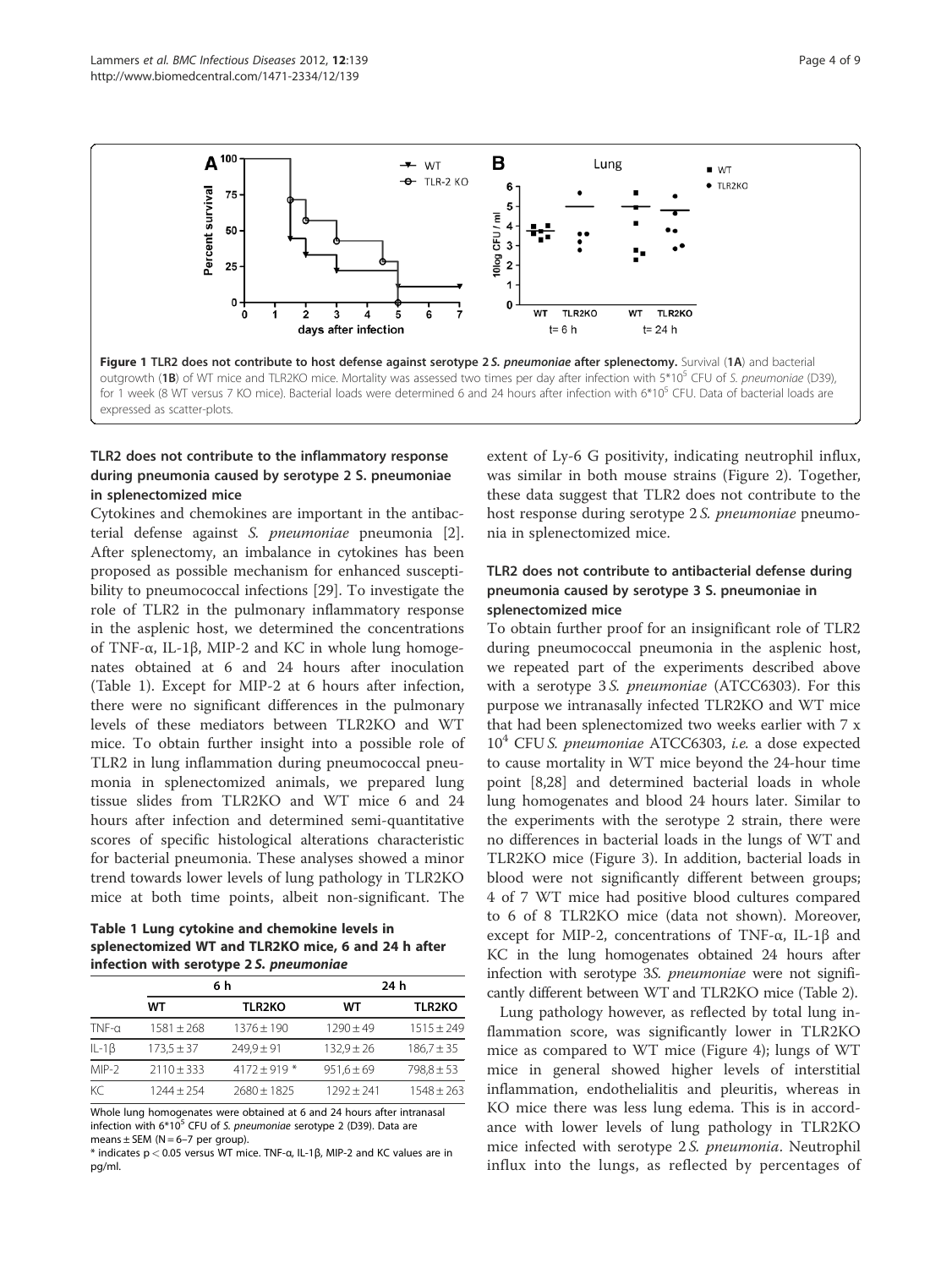

Ly-6 G positive lung surface, did not significantly differ between strains.

#### Splenectomized TLR2/TLR4 double KO mice display an

unaltered host response during pneumococcal pneumonia Previous studies have suggested that TLR4 contributes to host defense against S. pneumoniae by virtue of its capacity to recognize pneumolysin [30,31]. Our laboratory recently demonstrated that TLR2 and TLR4 interact in the recognition of S. pneumoniae and that pneumolysin-induced TLR4 signalling can compensate for TLR2 deficiency during pneumococcal pneumonia [12]. We therefore considered it of interest to investigate whether TLR2/4 double KO mice have an altered immune response in the absence of a functional spleen. Thus we infected TLR2/4 double KO mice two weeks

after splenectomy with  $4 \times 10^5$  CFU of serotype 2S. pneumoniae (D39) and determined bacterial loads in whole lung homogenates and blood 24 hours later. Consistent with our findings in TLR2KO mice, there were no differences in bacterial loads in the lungs of TLR2/4 double KO and WT mice (Figure 5). Blood cultures were positive in 5 of 7 mice in both groups (data not shown). In addition, lung cytokine and chemokine concentrations obtained from lung homogenates 24 hours after infection with S. pneumoniae D39 did not differ between WT and TLR2/4 double KO mice (Table 3), and neither did lung pathology scores or neutrophil influx (Table 3). These results demonstrate that the combined action of TLR2 and TLR4 does not contribute to host defense during pneumococcal pneumonia in mice without a functional spleen.

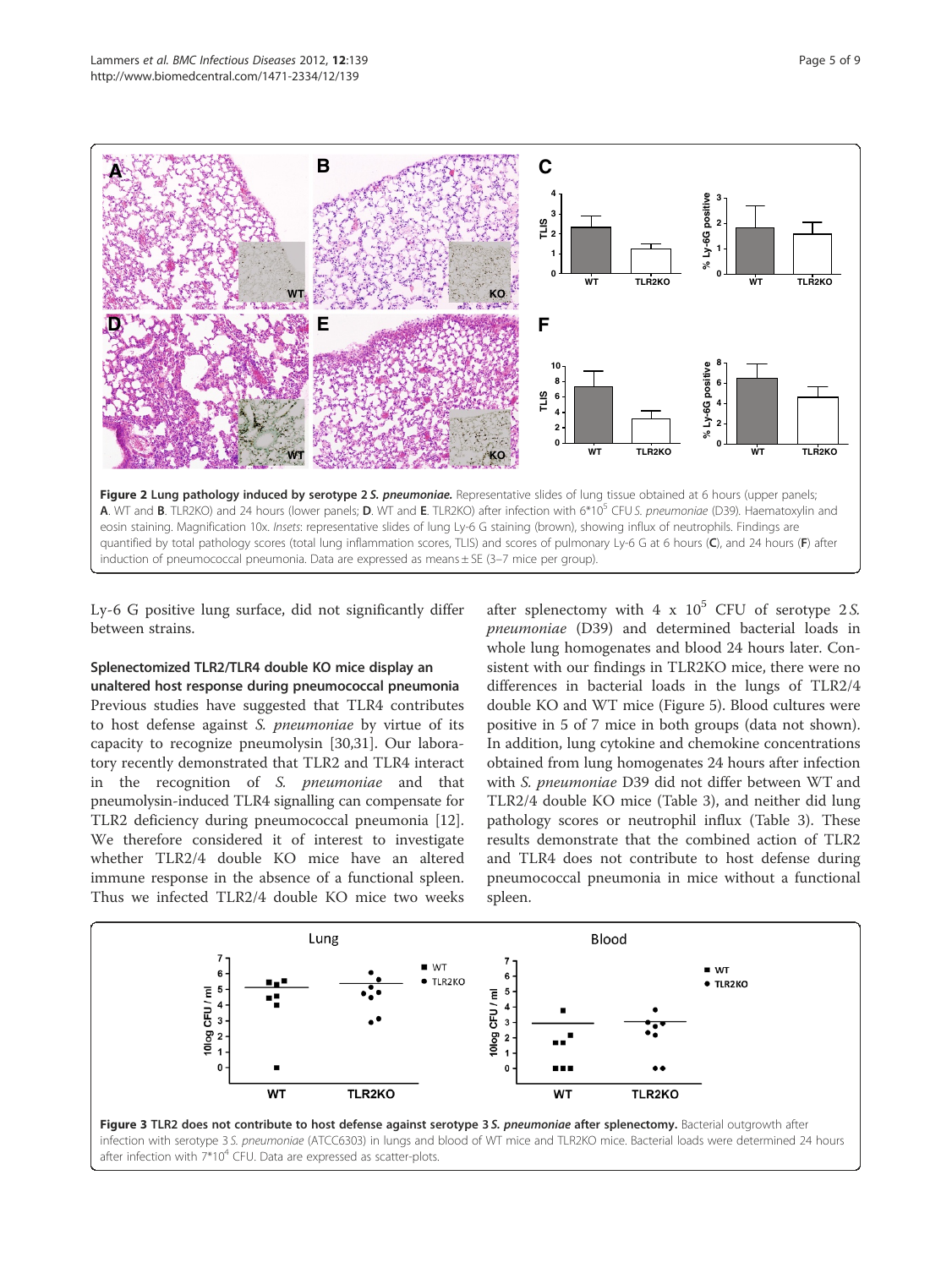#### Table 2 Lung cytokine and chemokine levels in splenectomized WT and TLR2KO mice 24 hours after intranasal infection with serotype 3 S. pneumoniae

|              | WТ            | <b>TLR2 KO</b> |
|--------------|---------------|----------------|
| $TNF-a$      | $1619 + 277$  | $1482 + 536$   |
| IL-1 $\beta$ | $261 + 53$    | $203 + 75$     |
| MIP-2        | $7847 + 716$  | $2076 + 216*$  |
| КC           | $6767 + 2446$ | $4167 + 1197$  |

Whole lung homogenates were obtained at 24 hours after intranasal infection with  $7*10^4$  CFU of S. pneumoniae serotype 3 (ATCC). Data are means  $\pm$  SEM  $(N = 7-8$  per group).

\* indicates p < 0,05 versus WT mice, \*\* indicate p < 0,005 versus WT mice. TNF-α, IL-1β, MIP-2 and KC values are in pg/ml.

#### **Discussion**

Previous studies have established that TLR2 does not contribute to an effective antibacterial defense during pneumococcal pneumonia [8,11-13], suggesting that other components of the immune system are sufficient to maintain an adequate response against S. pneumoniae. We here addressed the question whether an intact spleen, which plays an important role in the primary defense against pneumococci, can compensate for TLR2 deficiency during pneumococcal pneumonia, thereby explaining the insignificant role of TLR2 in the otherwise immune competent host. To this end, we compared the host response in asplenic WT and TLR2KO mice

after infection with S. pneumoniae via the airways. We demonstrate that even in absence of the spleen, TLR2 does not contribute to host defense during pneumonia with serotype 2 or 3 S. pneumoniae.

Among the different TLR family members implicated in the immune recognition of S. pneumoniae, TLR2 sticks out as the most prominent [8,28,32]. In addition, killing and phagocytosis of S. pneumoniae by murine neutrophils has been reported to be impaired in the absence of TLR2 [33]. Nonetheless, the contribution of intact TLR2 signaling to protective immunity against the pneumococcus seems to depend on the localization of the primary infection: whereas TLR2 appears not essential for host defense during pneumonia [8,11-13], this receptor was reported to protect the host during meningitis caused by S. *pneumoniae* [34,35].

We here postulated that the potentially protective properties of TLR2 in host defense during pneumococcal pneumonia might become visible if another important line of defense (i.e. an intact spleen) would be eliminated. In line, our laboratory previously exposed a protective role for TLR2 during airway infection with a S. pneumoniae strain deficient for pneumolysin, an intracellular toxin recognized by TLR4, suggesting that during infection with WT S. pneumoniae TLR2 deficiency can be compensated for by pneumolysin-induced



Figure 4 Lung pathology induced by serotype 3 S. pneumoniae. Representative slides of lung tissue obtained at 24 hours after infection with 7\*10<sup>4</sup> CFU S. pneumoniae (ATCC), in WT mice (panel A) and TLR2KO mice (panel B).Representative slides of lung tissue obtained at 24 hours after infection with 7\*10<sup>4</sup> CFU S. pneumoniae (ATCC), in WT mice (panel A) and TLR2KO mice (panel B).Haematoxylin and eosin staining. Magnification 10x. Insets: representative slides of lung Ly-6 G staining (brown), showing influx of neutrophils. Findings are quantified by total pathology scores (total lung inflammation scores, TLIS) in panel C, and scores of pulmonary Ly-6 G in panel D, at 24 hours after induction of pneumococcal pneumonia. Data are expressed as means  $\pm$  SE (3-7 mice per group). \*\* indicate p = 0,0012.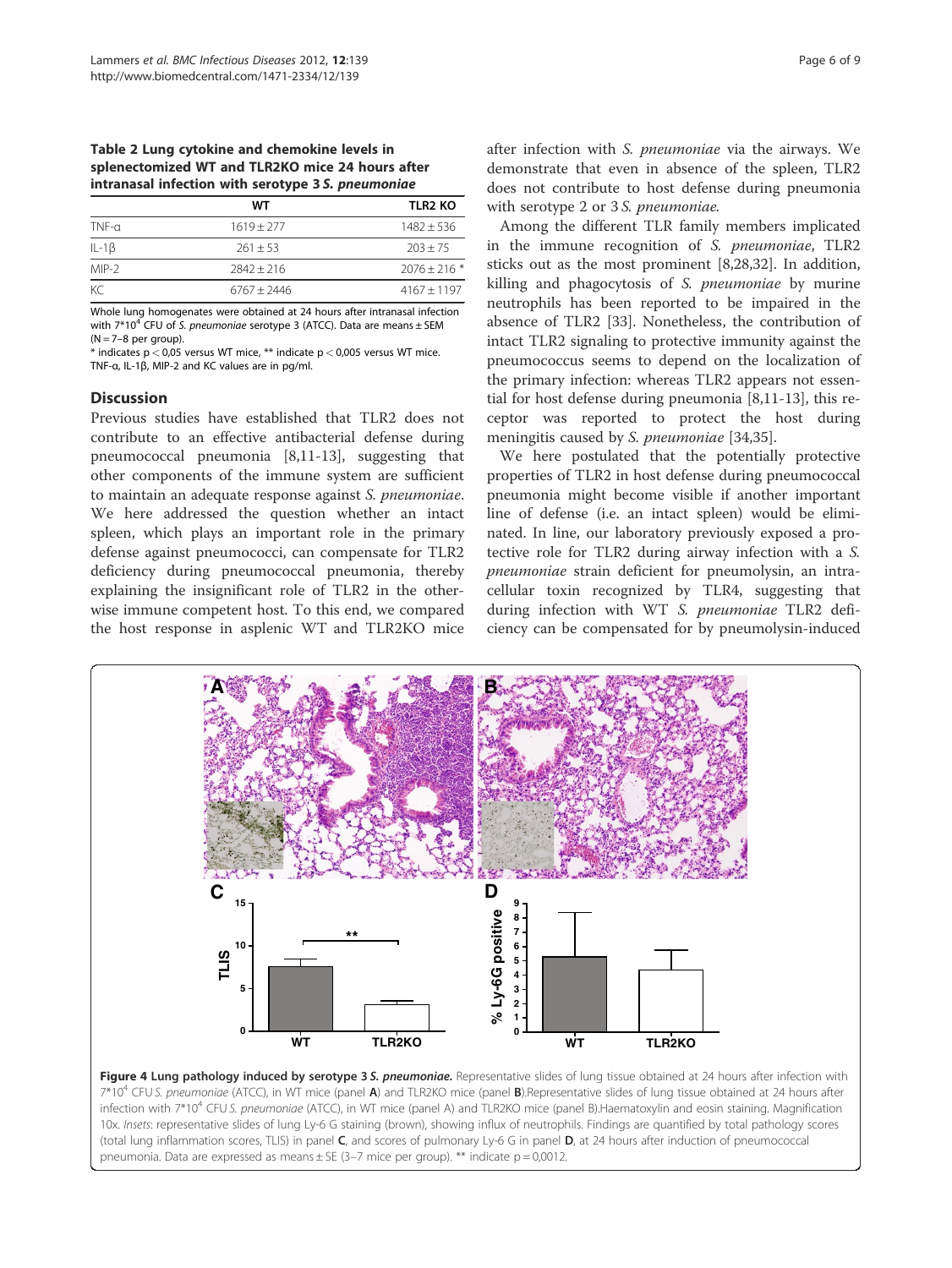

TLR4 signaling [12]. The present data clearly show that even in the hyper-vulnerable asplenic host TLR2 does not contribute to defense against pneumococcal pneumonia, as reflected by similar mortality and bacterial growth in TLR2KO and WT mice. Of note, even TLR2/ 4 double KO mice were not impaired in bacterial control, which indicates that besides the interaction between S. pneumoniae and TLR2, the interaction between pneumolysin and TLR4 does not stimulate antibacterial defense in the asplenic host either. We did not investigate non-TLR signaling in this model. Recently, it was shown that human and murine mononuclear cells respond to S. pneumoniae expressing pneumolysin by producing IL-1β via a mechanism that depended on the NOD-like receptor family, pyrin domain containing 3 (NLRP3) inflammasome. Specifically, release of IL-1β was induced by wild-type D39 S. pneumoniae but not by pneumolysin-deficient pneumococci [36], showing a TLR-4 independent route of pneumolysin signaling.

The current experiments were performed with two different S. pneumoniae serotypes (2 and 3). Although we did not find differences in bacterial loads between TLR2KO and WT mice after infection with either

Table 3 Lung cytokine and chemokine levels and pathology scores in splenectomized WT and TLR2x4KO mice 24 hours after intranasal infection with serotype 2 S. pneumoniae

|             | WТ            | <b>TLR2x4 KO</b> |
|-------------|---------------|------------------|
| $TNF-a$     | $1260 + 209$  | $1399 \pm 227$   |
| $IL-1\beta$ | $226 + 120$   | $207 + 62$       |
| $MIP-2$     | $1731 + 290$  | $2161 + 542$     |
| KC          | $3597 + 1536$ | $6058 \pm 3416$  |
| TLIS        | $7.2 \pm 2.3$ | $7.3 \pm 0.8$    |
| $Ly-6$ G    | $3.3 \pm 0.4$ | $3.6 \pm 1.0$    |

Whole lung homogenates were obtained at 24 hours after intranasal infection with  $4*10^5$  CFU of S. pneumoniae. Data are means  $\pm$  SEM (N = 7 per group). TNF-α, IL-1β, MIP-2 and KC values are in pg/ml. TLIS = total lung inflammation

score in arbitrary units, as described in the Methods section. Ly-6 G score = percentage of lung surface that is Ly-6 G positive, see Methods section.

serotype, there was a consistent trend towards lower levels of inflammation in the lungs of TLR2KO mice, as determined by semi-quantitative pathology scores of lung tissue slides. Indeed, 6 and 24 hours after infection with serotype 2S. *pneumoniae* pathology scores were lower in asplenic TLR2KO mice (albeit not statistically significant), whereas 24 hours after infection with serotype 3 S. pneumoniae TLR2KO mice displayed significantly less lung inflammation when compared to WT mice. These findings corroborate earlier studies from our laboratory demonstrating a role for TLR2 in the induction of lung inflammation early after induction of pneumococcal pneumonia in otherwise immune competent mice [8,12]. Lung cytokine and chemokine levels were not consistently influenced by TLR2 in asplenic mice, suggesting that other receptors, including other TLRs, are sufficient for induction of these inflammatory mediators.

We used an infectious dose that caused lethality in virtually all mice beyond the 48 hour time point. We specifically chose this dose considering that overwhelming pneumococcal infection after splenectomy in humans causes irreversible infection leading to mortality within the first 48 hours [17,18,37]. As a consequence, our data do not exclude a protective role for TLR2 in asplenic animals after infection with a low nonlethal dose of S. pneumoniae.

Previous studies have implicated TLR9 and MyD88 as important players in protective immunity in pneumococcal pneumonia [11,38]. We here focused on the role of TLR2 in defense during S. pneumoniae pneumonia in the asplenic host, considering that this TLR does not play a significant part in limiting bacterial growth in animals with an intact spleen [8,11,12]. Future studies are warranted to investigate the role of MyD88 and TLR9 in asplenic animals during respiratory tract infection caused by the pneumococcus.

#### Conclusion

It has been well established that splenectomy renders the host very susceptible to infection with S. pneumoniae. The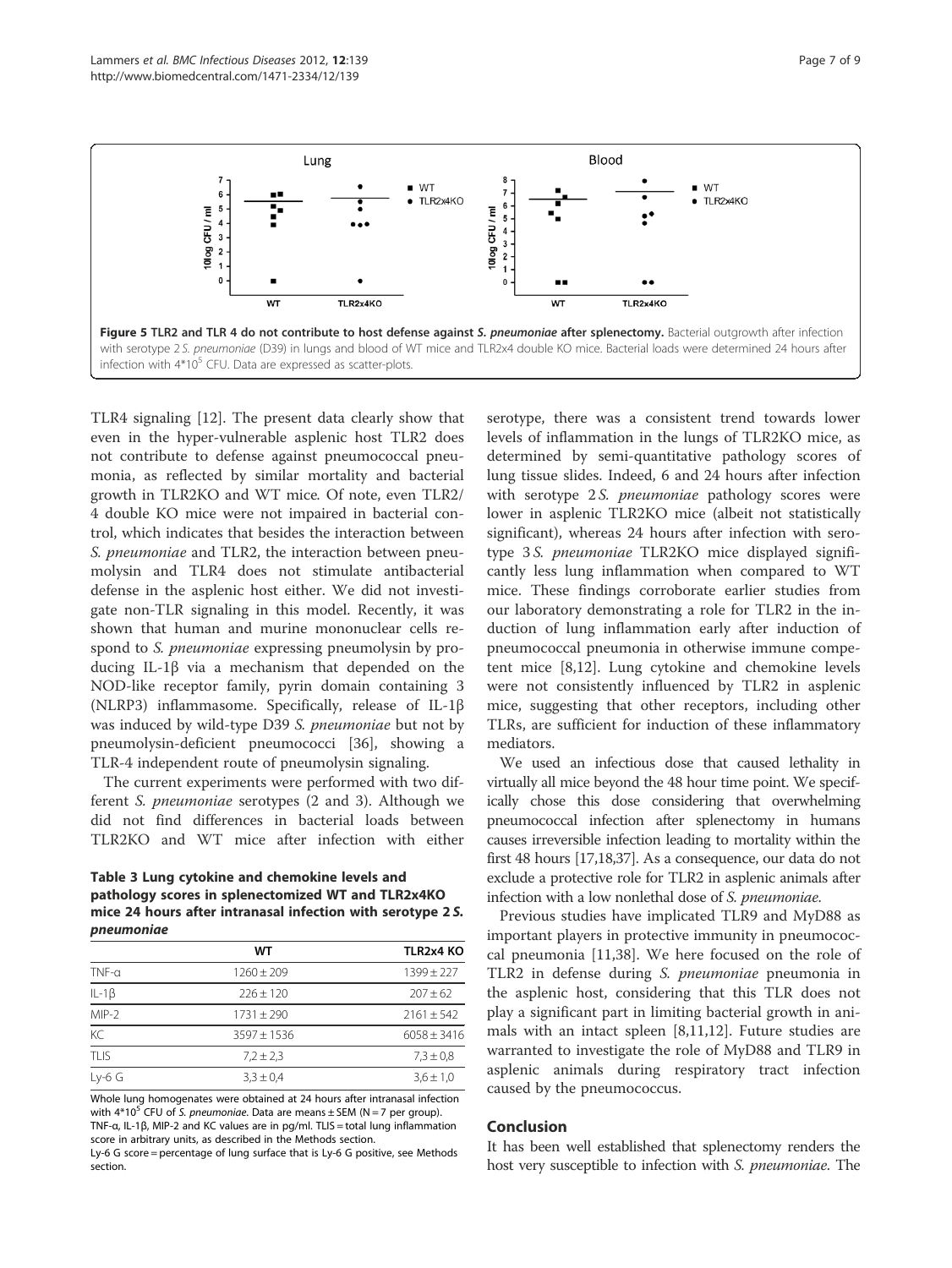results presented here strongly argue against a significant role of TLR2 in host defense during S. pneumoniae pneumonia in the asplenic state. Therefore, in the immune competent host, there are other components of the immune system than the spleen that can provide a sufficient backup mechanism for TLR2 deficiency in the defense against intrapulmonary infections with S. pneumoniae.

#### Competing interests

The authors declare that they have no competing interests.

#### Author contributions

AJL performed the experiments, collected the data, performed analysis and drafted the article. AP helped with assays and prepared slides for pathology. OB and SF analyzed and scored all slides for histopathology. TP conceived the study design and revised the article.

#### Acknowledgements

The authors would like to thank Marieke ten Brink and Joost Daalhuisen for technical assistance during the animal experiments.

#### Author details

<sup>1</sup>Center of Infection and Immunity Amsterdam (CINIMA) Academic Medical Center, University of Amsterdam, Meibergdreef 9, 1105 AZ, Amsterdam, The Netherlands. <sup>2</sup> Center for Experimental and Molecular Medicine Academic Medical Center, University of Amsterdam, Meibergdreef 9, 1105 AZ, Amsterdam, The Netherlands. <sup>3</sup>Department of Pathology Academic Medical Center, University of Amsterdam, Meibergdreef 9, 1105 AZ, Amsterdam, The Netherlands. <sup>4</sup>Room G2-105, CEMM, Academic Medical Center, Meibergdreef 9, 1105 AZ, Amsterdam, The Netherlands.

#### Received: 13 June 2011 Accepted: 30 May 2012 Published: 21 June 2012

#### References

- 1. Mandell LA, Wunderink RG, Anzueto A, Bartlett JG, Campbell GD, Dean NC, Dowell SF, File TM Jr, Musher DM, Niederman MS, et al: Infectious Diseases Society of America/American Thoracic Society consensus guidelines on the management of community-acquired pneumonia in adults. Clin Infect Dis 2007, 44(Suppl 2):S27–S72.
- 2. van der Poll T, Opal SM: Pathogenesis, treatment, and prevention of pneumococcal pneumonia. Lancet 2009, 374:1543–1556.
- 3. Kadioglu A, Weiser JN, Paton JC, Andrew PW: The role of Streptococcus pneumoniae virulence factors in host respiratory colonization and disease. Nat Rev Microbiol 2008, 6:288–301.
- 4. Nelson AL, Roche AM, Gould JM, Chim K, Ratner AJ, Weiser JN: Capsule enhances pneumococcal colonization by limiting mucus-mediated clearance. Infect Immun 2007, 75:83–90.
- 5. Akira S, Uematsu S, Takeuchi O: Pathogen recognition and innate immunity. Cell 2006, 124:783–801.
- 6. Beutler B, Jiang Z, Georgel P, Crozat K, Croker B, Rutschmann S, Du X, Hoebe K: Toll-like receptor signaling and immunity at large. Annu Rev Immunol 2006, 24(353–89):353–389.
- 7. Kawai T, Akira S: The role of pattern-recognition receptors in innate immunity: update on Toll-like receptors. Nat Immunol 2010, 11:373–384.
- 8. Knapp S, Wieland CW: van 't Veer C, Takeuchi O, Akira S, Florquin S, van der Poll T: Toll-like receptor 2 plays a role in the early inflammatory response to murine pneumococcal pneumonia but does not contribute to antibacterial defense. J Immunol 2004, 172:3132–3138.
- 9. Mogensen TH, Paludan SR, Kilian M, Ostergaard L: Live Streptococcus pneumoniae, Haemophilus influenzae, and Neisseria meningitidis activate the inflammatory response through Toll-like receptors 2, 4, and 9 in species-specific patterns. J Leukoc Biol 2006, 80:267-277.
- 10. Dessing MC, Schouten M, Draing C, Levi M, von Aulock S, van der Poll T: Role played by Toll-like receptors 2 and 4 in lipoteichoic acid-induced lung inflammation and coagulation. J Infect Dis 2008, 197:245–252.
- 11. Albiger B, Dahlberg S, Sandgren A, Wartha F, Beiter K, Katsuragi H, Akira S, Normark S, Henriques-Normark B: Toll-like receptor 9 acts at an early

stage in host defence against pneumococcal infection. Cell Microbiol 2007, 9:633–644.

- 12. Dessing MC, Florquin S, Paton JC, van der Poll T: Toll-like receptor 2 contributes to antibacterial defence against pneumolysin-deficient pneumococci. Cell Microbiol 2008, 10:237–246.
- 13. Dessing MC, van der Sluijs KF, Florquin S, Akira S, van der Poll T: Toll-like receptor 2 does not contribute to host response during postinfluenza pneumococcal pneumonia. Am J Respir Cell Mol Biol 2007, 36:609–614.
- 14. van der Sluijs KF, van der Poll T, Lutter R, Juffermans NP, Schultz MJ: Bench-to-bedside review: bacterial pneumonia with influenza pathogenesis and clinical implications. Crit Care 2010, 14:219.
- 15. Koppel EA, Litjens M, van den Berg V, van Kooijk Y, Geijtenbeek TB: Interaction of SIGNR1 expressed by marginal zone macrophages with marginal zone B cells is essential to early IgM responses against Streptococcus pneumoniae. Mol Immunol 2008, 45:2881–2887.
- 16. Mebius RE, Kraal G: Structure and function of the spleen. Nat Rev Immunol 2005, 5:606–616.
- 17. Bisharat N, Omari H, Lavi I, Raz R: Risk of infection and death among post-splenectomy patients. J Infect 2001, 43:182-6.
- 18. Holdsworth RJ, Irving AD, Cuschieri A: Postsplenectomy sepsis and its mortality rate: actual versus perceived risks. Br J Surg 1991, 78:1031-8.
- 19. Kyaw MH, Holmes EM, Toolis F, Wayne B, Chalmers J, Jones IG, Campbell H: Evaluation of severe infection and survival after splenectomy. Am J Med 2006, 119:276–277.
- 20. Brown EJ, Hosea SW, Frank MM: The role of the spleen in experimental pneumococcal bacteremia. J Clin Invest 1981, 67:975-982.
- 21. Kuranaga N, Kinoshita M, Kawabata T, Habu Y, Shinomiya N, Seki S: Interleukin-18 protects splenectomized mice from lethal Streptococcus pneumoniae sepsis independent of interferon-gamma by inducing IgM production. J Infect Dis 2006, 194:993–1002.
- 22. Shih-Ching K, Choudhry MA, Matsutani T, Schwacha MG, Rue LW, Bland KI, Chaudry IH: Splenectomy differentially influences immune responses in various tissue compartments of the body. Cytokine 2004, 28:101-108.
- 23. Lee KS, Scanga CA, Bachelder EM, Chen Q, Snapper CM: TLR2 synergizes with both TLR4 and TLR9 for induction of the MyD88-dependent splenic cytokine and chemokine response to Streptococcus pneumoniae. Cell Immunol 2007, 245:103–110.
- 24. Khan AQ, Chen Q, Wu ZQ, Paton JC, Snapper CM: Both innate immunity and type 1 humoral immunity to Streptococcus pneumoniae are mediated by MyD88 but differ in their relative levels of dependence on toll-like receptor 2. Infect Immun 2005, 73:298–307.
- 25. Takeuchi O, Hoshino K, Kawai T, Sanjo H, Takada H, Ogawa T, Takeda K, Akira S: Differential roles of TLR2 and TLR4 in recognition of gram-negative and gram-positive bacterial cell wall components. Immunity 1999, 11:443–451.
- 26. Hoshino K, Takeuchi O, Kawai T, Sanjo H, Ogawa T, Takeda Y, Takeda K, Akira S: Cutting edge: Toll-like receptor 4 (TLR4)-deficient mice are hyporesponsive to lipopolysaccharide: evidence for TLR4 as the Lps gene product. J Immunol 1999, 162:3749–3752.
- 27. van Zoelen MA, Schouten M, de Vos AF, Florquin S, Meijers JC, Nawroth PP, Bierhaus A, van der Poll T: The receptor for advanced glycation end products impairs host defense in pneumococcal pneumonia. J Immunol 2009, 182:4349–4356.
- 28. Dessing MC, Knapp S, Florquin S, de Vos AF, van der Poll T: CD14 facilitates invasive respiratory tract infection by Streptococcus pneumoniae. Am J Respir Crit Care Med 2007, 175:604–611.
- 29. Altamura M, Caradonna L, Amati L, Pellegrino NM, Urgesi G, Miniello S: Splenectomy and sepsis: the role of the spleen in the immune-mediated bacterial clearance. Immunopharmacol Immunotoxicol 2001, 23:153–161.
- 30. Malley R, Henneke P, Morse SC, Cieslewicz MJ, Lipsitch M, Thompson CM, Kurt-Jones E, Paton JC, Wessels MR, Golenbock DT: Recognition of pneumolysin by Toll-like receptor 4 confers resistance to pneumococcal infection. Proc Natl Acad Sci U S A 2003, 100:1966–1971.
- 31. Srivastava A, Henneke P, Visintin A, Morse SC, Martin V, Watkins C, Paton JC, Wessels MR, Golenbock DT, Malley R: The apoptotic response to pneumolysin is Toll-like receptor 4 dependent and protects against pneumococcal disease. Infect Immun 2005, 73:6479–6487.
- 32. Yoshimura A, Lien E, Ingalls RR, Tuomanen E, Dziarski R, Golenbock D: Cutting edge: recognition of Gram-positive bacterial cell wall components by the innate immune system occurs via Toll-like receptor 2. J Immunol 1999, 163:1–5.